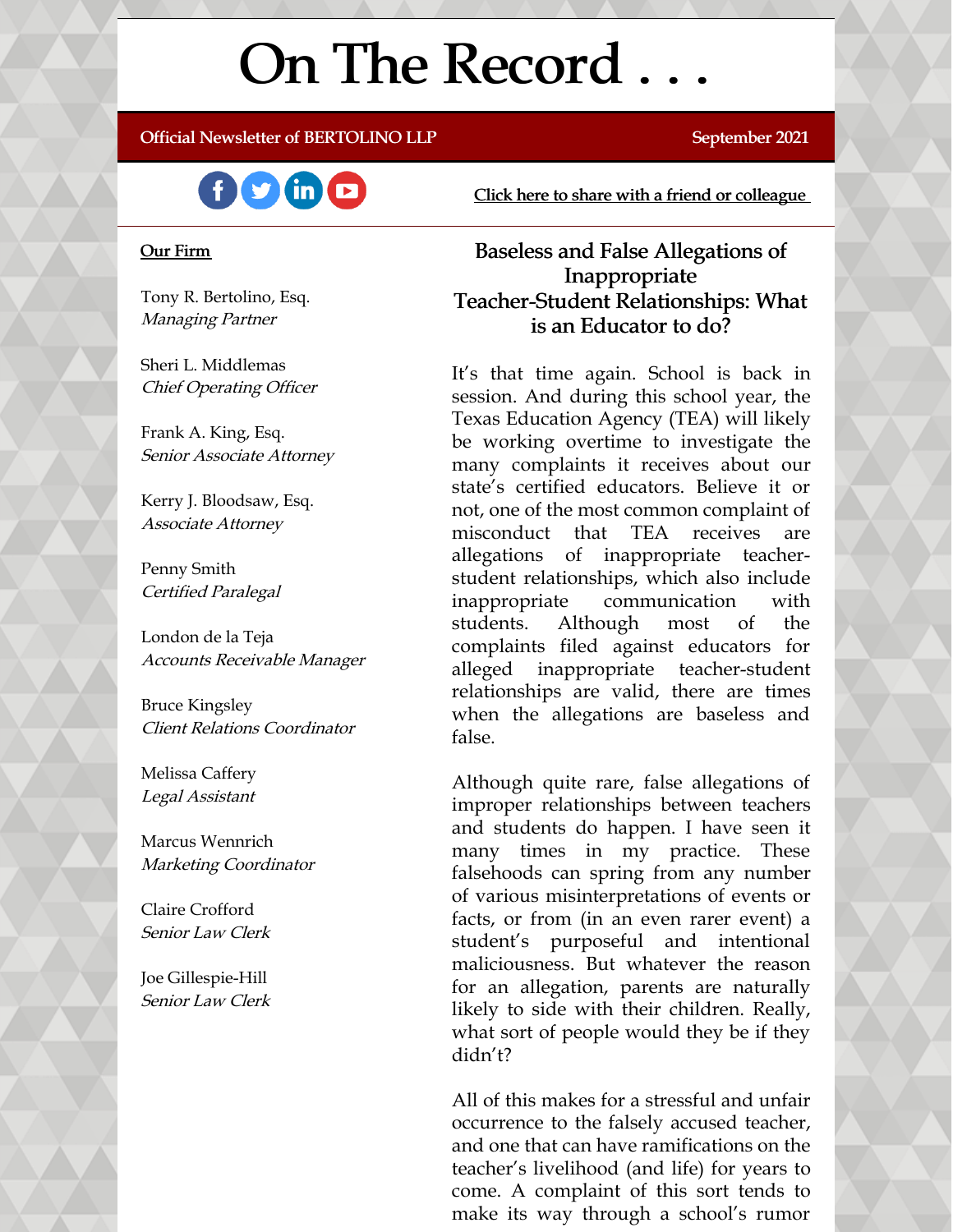mill like fire through a dead woodlot. And the woodlot embers can further linger in the aftermath in the form of a teacher's termination of employment, wide public humiliation on social media platforms, and destructive harm to a teacher's personal finances. Therefore, a falsely accused teacher must do everything he or she can to confront such livelihood-threatening allegations and to deal with them as quickly and decisively as possible.

The sad fact is that even when prosecutors do not pursue criminal charges (or worse, when police officers refuse to make an arrest), and the matter is otherwise deemed frivolous or baseless, TEA is still willing to strip a teaching certification with relatively little compunction. TEA and their investigators exist for the protection of the public, after all, and not for the benefit of teachers. I express that to my clients all the time. This means TEA tends to favor the investigation of such baseless complaints over their dismissal, and the veracity of allegations over their potential falsehood.

Once TEA receives a complaint about educator misconduct, it reviews the complaint to determine whether the alleged behavior falls under its jurisdiction to investigate, or if it contains enough information to decide whether what is alleged would violate Texas law, if true. A complaint of alleged improper teaching relationship (or inappropriate communication) is likely to meet these criteria. More's the trouble for the falsely accused teacher. It is therefore imperative that a certified educator, falsely accused of an improper relationship with a student, contact a skilled license defense attorney immediately.

-Tony R. Bertolino, Managing Partner

T.R.Nt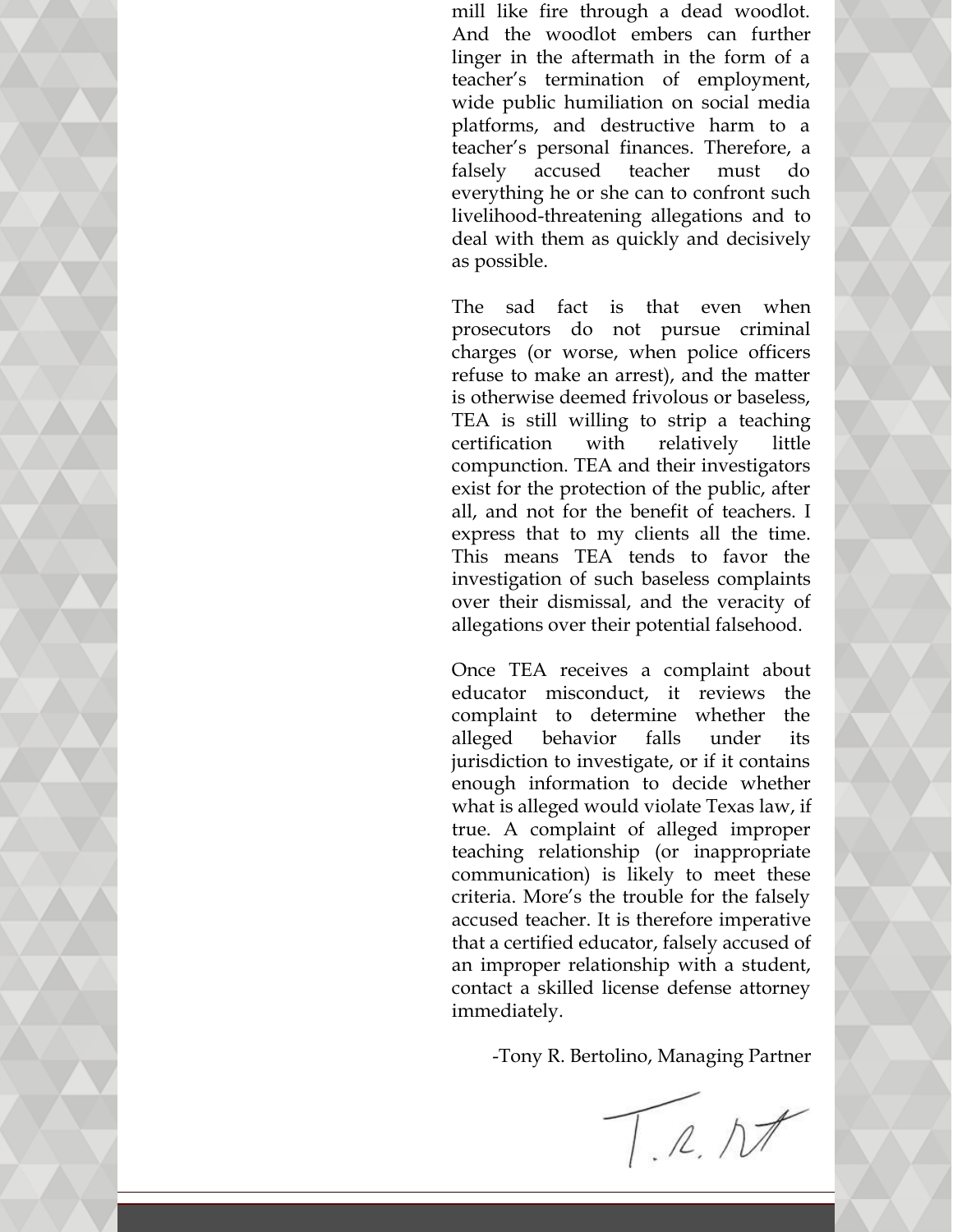#### Spotlight: Marcus Wennrich



This month, we would like to recognize Marcus Wennrich and congratulate him for one year of service with Bertolino Law Firm. Usually found behind the camera and behind the scenes, we thought it fitting to shine the spotlight on Marcus for a change. Focus in on these fun facts about our Marketing Coordinator.

My nickname at work: I work remotely so I am not sure about this one, ask Bruce.

I am skilled at: Drone flying, photography, hiking, traveling, SEO, marketing and explaining things as lengthy as possible.

On the weekends and in my free time I am often: Volunteering with Team Rubicon, hiking, camping, photography and flying

my drone.

Number one on my bucket list: Taking my girlfriend to Capitol Reef National Park to marry her. After that it will be hiking Rim-to-Rim North Kaibab to Grand Canyon Village.

The best sweet or salty snack: Nussecken

Best movie ever: Das Boot

My favorite candy: Peppermint Patties (frozen)

My favorite sports team: FC Koeln

If I had a theme song that played every time I walk into the office it would be: "Intro" by The XX

People say I look like: I was told I look Russian, Australian, and a park ranger.

The best part of my job: The freedom to work remotely and that my input and work is highly valued.

**Learn more about [Marcus](https://www.belolaw.com/about/#marcus) here**

**TOTS FOR TOTS THE VETERANS DAY 5K CTHE TOTAL NEALTH EVOLUTION** 

**THE VETERANS DAY 5K** 

**BERTOLINO**<sub>LL</sub>

Click here to register for the 5th Annual [Veteran's](https://thefun5k.run/) Day 5K to [benefit](https://thefun5k.run/) Toys for Tots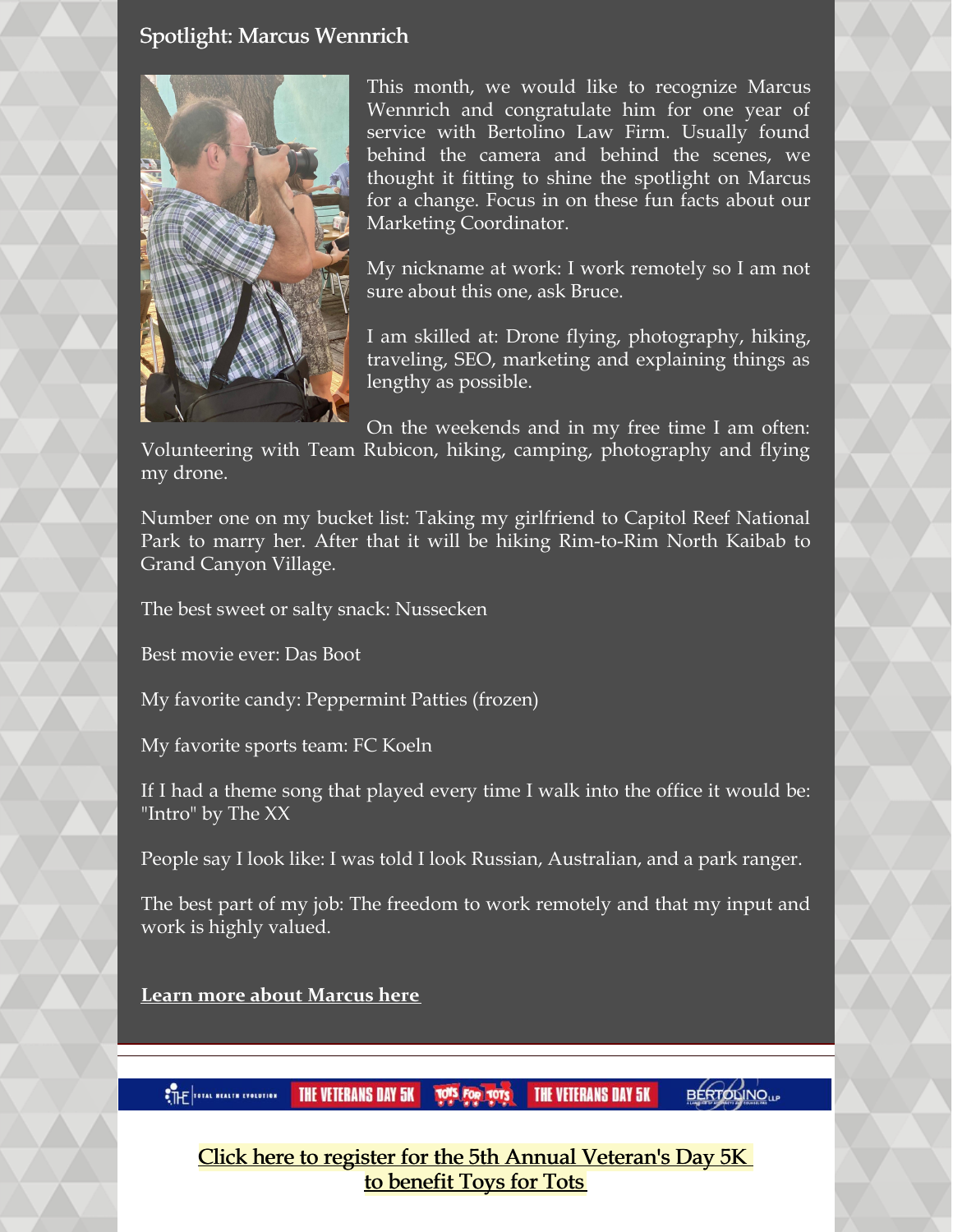

Whether you're a seasoned runner or you want to support a good cause, or perhaps both; sign up for the Veteran's Day 5K on Saturday, November 13th from 7:00AM - 11:00AM. Bring a donation or two for Toys for Tots, support local vendors, and enjoy a walk or run in beautiful Fritz [Park](https://tx-hutto2.civicplus.com/facilities/facility/details/fritzpark-2).

**THE VETERANS DAY 5K THE VETERANS DAY 5K BÉRTOLINO**UP **OTHE TOTAL NEALTH EVOLUTION |** 

# Hallmark Achievements



## Texas Medical Board v. M.G.

Facts: Our client M.G., faced a complaint by the Texas Medical Board ("TMB") regarding adverse peer review, failure to meet the standard of care and problematic practices regarding professionalism and behavior towards hospital staff. M.G. had 14 patient cases where TMB felt

she had violated the code. TMB alleged that she was a danger to her patients and the public and recommended sanctions and an evaluation.

Outcome: After TMB's investigation, an informal settlement conference was held. Bertolino LLP presented evidence in the form of an expert report, by a 3<sup>rd</sup> party expert, who disagreed with TMB's initial findings that M.G. fell below the standard of care. They further argued that her behavioral violations were insignificant based on her 20-year career as a physician. Based on their arguments, TMB offered M.G. a non-disciplinary plan. This meant that her matter was essentially dismissed and would not result in disciplinary action by TMB so long as she completed the plan.

## Texas Board of Nursing v. B.J.

Facts: Our client B.J., had a prior Texas Board of Nursing ("BON") board order from 2016 that she was unable to successfully complete. She was effectively made un-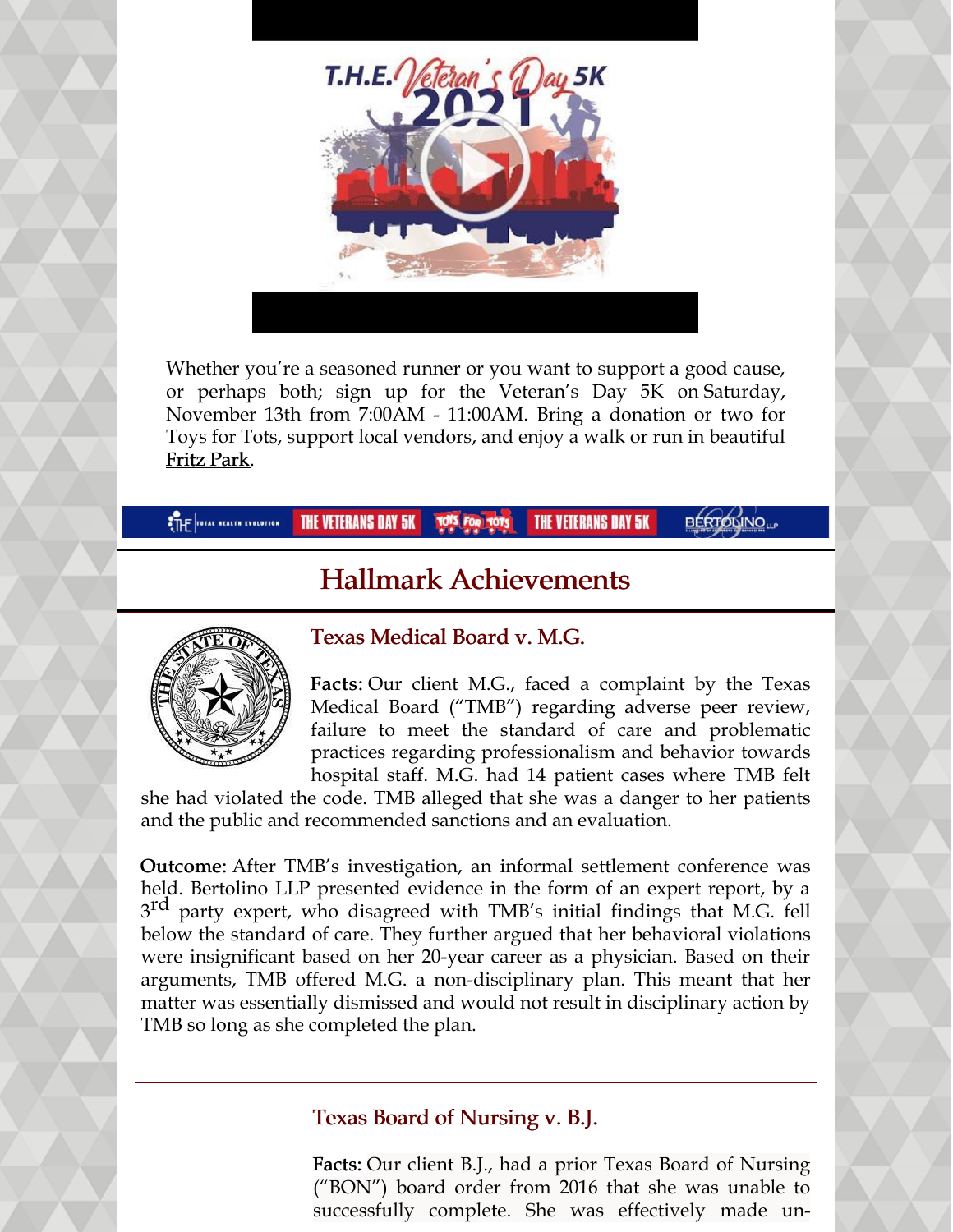

hirable by the order and could not complete the remaining employment conditions cited in the order. Ultimately this left B.J. with a board order, forever over her head, with no ability to comply with the conditions. B.J. was no longer even in the field of nursing she needed to be in, in order to complete the order.

Outcome: Bertolino LLP initiated this matter and was able to get B.J.'s matter on the docket to be heard before the BON. They argued that her order was ripe for modification of conditions in order to allow her to complete the order and put this matter to rest. They argued that her employment conditions must be modified as how they stood, made her unhirable. They argued that her current employment should count towards the condition and enable her to close out her order. They argued she was not a danger or a risk to the public and the current conditions were not meant to effectively suspend her license. After arguments, BON agreed and modified the order.

### Client Survey: Your Opinion Matters

Bertolino LLP strives to be a 100% client-centered law firm. Running a client-centered law firm means putting our clients at the center of our thinking. This goes beyond the legal deliverables the Firm will provide: Being client-centered means truly putting ourselves in our client's shoes and looking at the experience of hiring an attorney and going through a legal matter from our client's point of view.

Each month, we will pose a quick, client-focused survey in this section of our newsletter. We asked our clients to please assist us by taking this survey, as your feedback is essential in our on-going efforts to deliver an amazing client experience.

> -Sheri L. Middlemas, Chief Operating Officer

In regards to general case updates, what is your preferred method of communication?

Phone: I like the human connection

**[Select](https://campaignlp.constantcontact.com/forms/response?id=8MTVuLZxdx2tqY6ViR4pGQ2t9mHnmSeJ4goKkc38Tp660nNLBb8F3ZMZjEc4mg_-o--hVSrvH-MJOP7O8IUdbJpSkTLkZTMQZJuuVR_W1ZXNTFcn44FxrkefHHfLPwMsNFRAvXPTgf6ntgXkXdilM2-dZYa-N6t_GT4GWjyk6yQPqPK3bdhLDARKGL4QpUnxuzWk_BooTyXFYMefTsr-aw&encVer=1&c=&ch=)**

Text: A quick glance to access the information is all I need

**[Select](https://campaignlp.constantcontact.com/forms/response?id=8MTVuLZxdx2tqY6ViR4pGQ2t9mHnmSeJ4goKkc38Tp660nNLBb8F3ZMZjEc4mg_-o--hVSrvH-MJOP7O8IUdbJpSkTLkZTMQZJuuVR_W1ZXNTFcn44FxrkefHHfLPwMsNFRAvXPTgf6ntgXkXdilM2-dZYa-N6t_GT4GWjyk6yQPqPK3bdhLDARKGL4QpUnxuzWk_BooTyXXN6S9LkQxSg&encVer=1&c=&ch=)**

Email: I don't need to talk but I want all the details

**[Select](https://campaignlp.constantcontact.com/forms/response?id=8MTVuLZxdx2tqY6ViR4pGQ2t9mHnmSeJ4goKkc38Tp660nNLBb8F3ZMZjEc4mg_-o--hVSrvH-MJOP7O8IUdbJpSkTLkZTMQZJuuVR_W1ZXNTFcn44FxrkefHHfLPwMsNFRAvXPTgf6ntgXkXdilM2-dZYa-N6t_GT4GWjyk6yQPqPK3bdhLDARKGL4QpUnxuzWk_BooTyWrUSvPlZJhEA&encVer=1&c=&ch=)**

Thank you!

# Side Bar ...



Determining Potential New Client Qualifications: Employment Law or Occupational/Professional License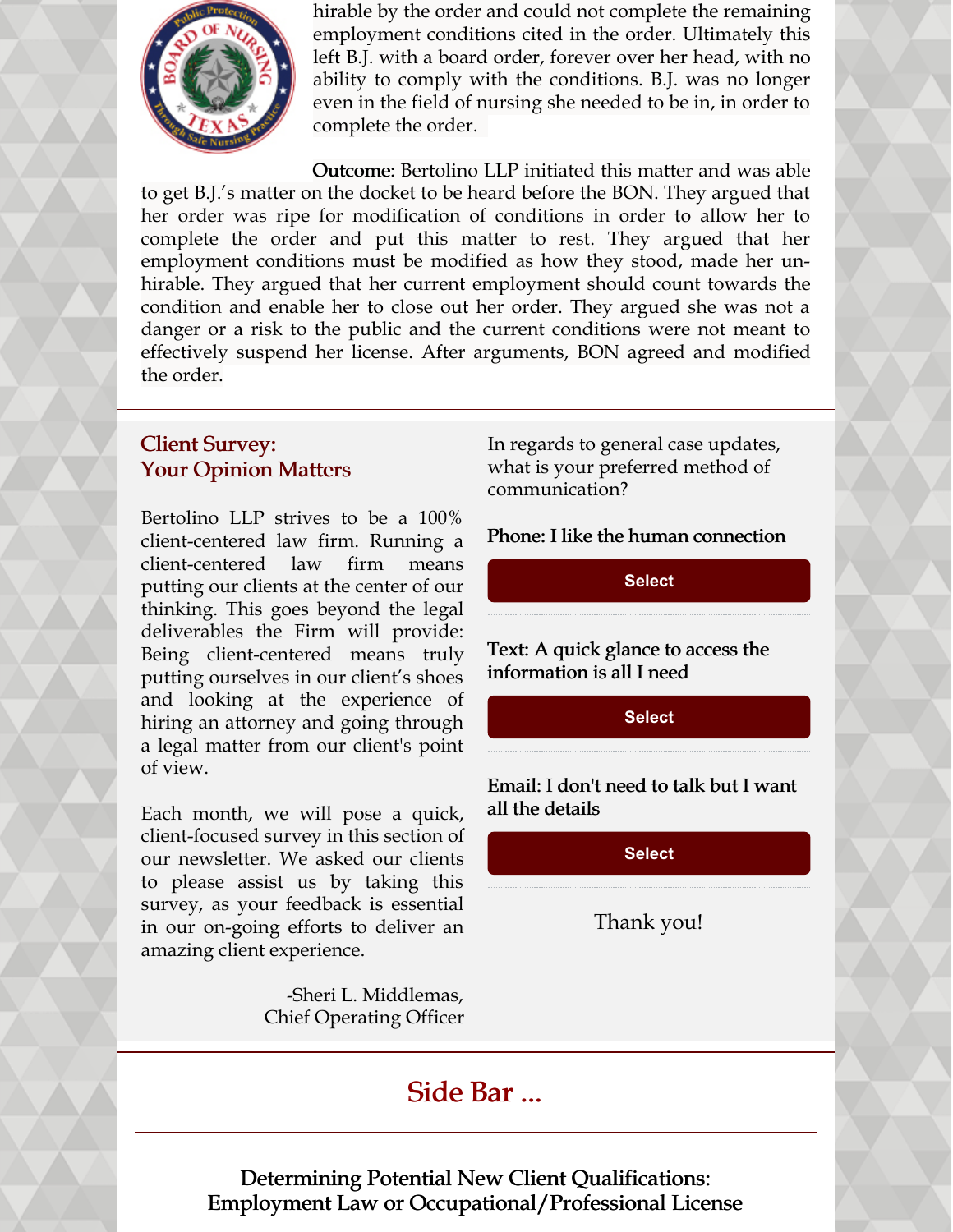#### Defense?

As the Client Relations Coordinator for the Bertolino Law Firm, one of the most rewarding aspects of my job is conducting initial consultations with potential new clients (PNC). Of course, during these consultations, I explain that I am not a licensed attorney, and I cannot extend legal advice. Instead, my primary job is to "sell" legal services and to work in close liaison with a newly onboarded client.



Generally, with the guidance of one our licensed attorneys, it is also my responsibility to quickly determine if a PNC is a "qualified lead" and if our law firm can help. For example, if a PNC wants to hire a divorce, immigration, or a criminal law attorney, then the PNC is clearly unqualified because our law firm exclusively represents occupational/professional license holders. But sometimes the qualification of a lead is unclear, and because I am not a licensed attorney, I am not permitted to make legal assessments about a prospective case matter. Instead, I am required to use a written criteria prepared by our law firm's Managing Partner and Director of Legal Services, Tony R. Bertolino. I'm also required to coordinate with one of our licensed attorneys when assessing the qualification of a lead.

As a non-attorney salesperson for the law firm, a common situation I face when initially speaking to PNCs is determining if their case matter falls under the category of employment law or professional license defense. As discussed above, I am clearly able to determine whether our law firm is equipped to help a PNC when a PNC is looking to hire a criminal defense attorney or divorce lawyer or immigration lawyer. In short, the lead is unqualified, so we quickly refer them to other Texas attorneys who specialize in practicing in those areas of law. However, employment law and occupational professional license defense law tend to overlap, and this creates a very "gray area" that requires the input of one of our licensed attorneys to assess the leads qualifications. There is a fine line between employment law and professional license defense law and often one tends to lead to the other. If a PNC mentions that they have a scheduled meeting with an office supervisor or with the human resources department where they are employed, these are facts indicating the PNC matter may be considered employment law and that is then communicated to one our attorneys. However, if they have been contacted by a licensing agency and/or notified of a complaint or an investigation for alleged misconduct, this would be an indicator that it is a professional license defense matter. Of course, every situation and case matter is unique, but this is often a quick way for our attorneys to determine if a matter requires assistance through an employment law attorney or if it requires the services of a professional license defense attorney.